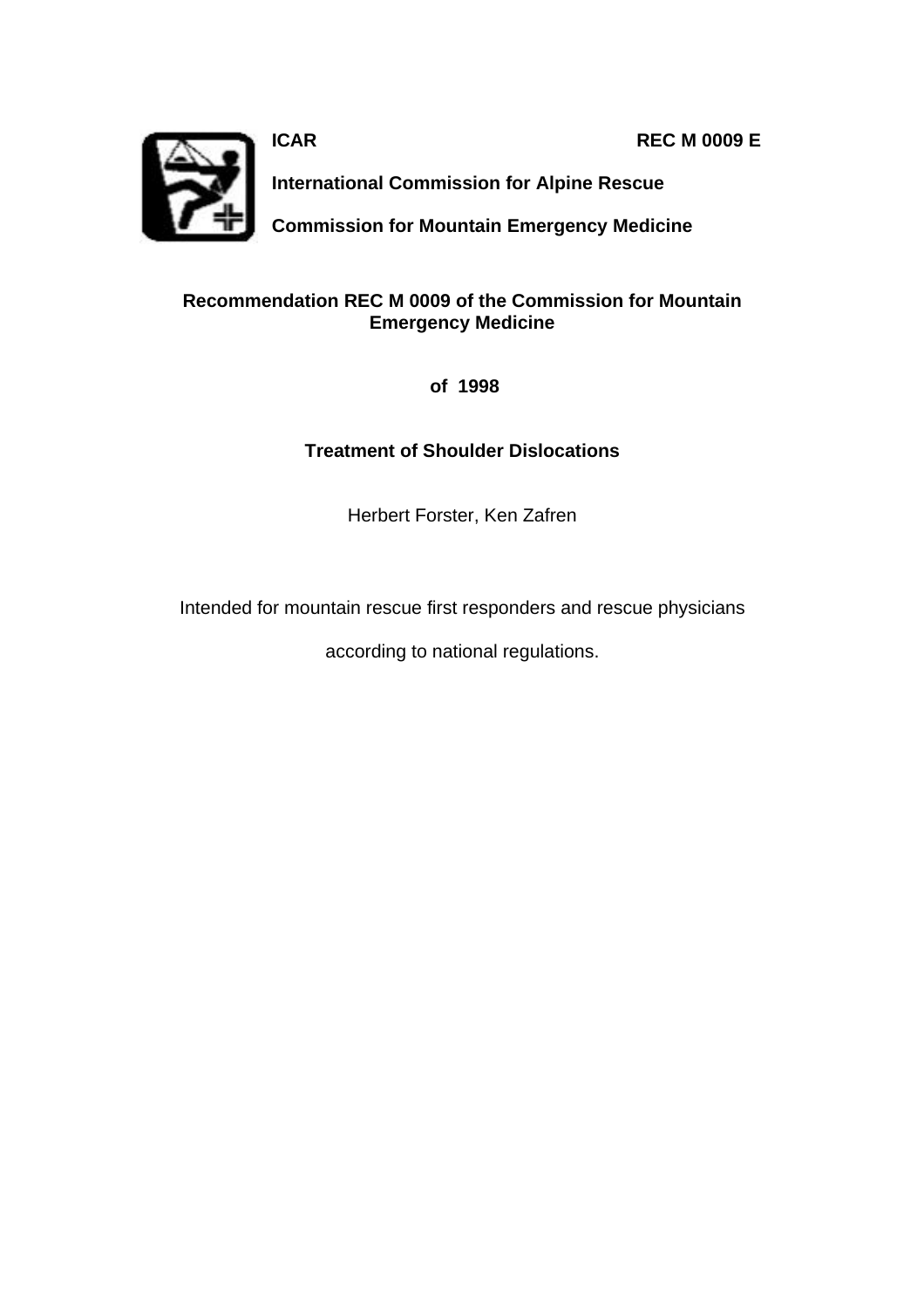Shoulder dislocations are very painful and sometimes are associated with neurologic and vascular injuries. If transport will be prolonged or difficult it is desirable to reduce the dislocation at the scene of an accident. This procedure is well accepted. If transport will be rapid (the normal case in European rescue conditions), the patient should be transported prior to reduction of the shoulder. The decision of whether to reduce a dislocated shoulder in the field requires balancing the desirability of early reduction against the risks involved.

# *Diagnosis and Accompanying Injuries*

Anterior dislocation is the most frequent type and has a characteristic clinical picture. The shoulder is very painful. The patient holds the arm slightly abducted and externally rotated. In most cases, the patient supports the affected arm with the other one. Typically, the shoulder joint is locked and the arm cannot be adducted to the body. The empty glenoid fossa can often be palpated.

Accompanying bony injuries are quite frequent. Fractures of the head of the humerus can also be clinically similar to shoulder dislocation. Dislocation of the humeral head can lead to traction or pressure on the nerves. Brachial plexus injuries are present in 12% of shoulder dislocations, while axillary nerve injuries are found in 9%. Vascular injury is rare.

## *Treatment*

If the diagnosis is not absolutely clear, reduction must not be attempted. In such cases, the arm should be splinted in the position that is most comfortable for the patient. Analgesic medicines may be given before splinting. A vacuum splint is ideal.

If reduction is to be attempted, discuss the proposed plan of action with the patient. Document neurovascular deficits which are present prior to reduction. Offer the patient analgesics and wait until the onset of pain relief. If two attempts are unsuccessful, the arm should be splinted. Overzealous efforts can do more harm than good.

Reduction should be primarily a responsibility of the physician, but can also be accomplished by rescuers with appropriate training. We recommend, without reservation, the use of the "Campell" method in mountain rescue.

The patient will normally be found sitting or standing up. Explain the plan to the patient. The first rescuer grasps the injured arm at the inside of the elbow and applies traction along the axis of the arm. As if to shake hands, the rescuer gives the patient his or her hand (the right hand if the right side is dislocated, the left hand if the left side is dislocated). In this way, the traction that has been applied to the upper arm is transferred to the forearm. The hand that held the upper arm before, now grasps the wrist. The success of this reduction method depends on applying traction continuously, without interruption, to overcome the tension of the muscles.